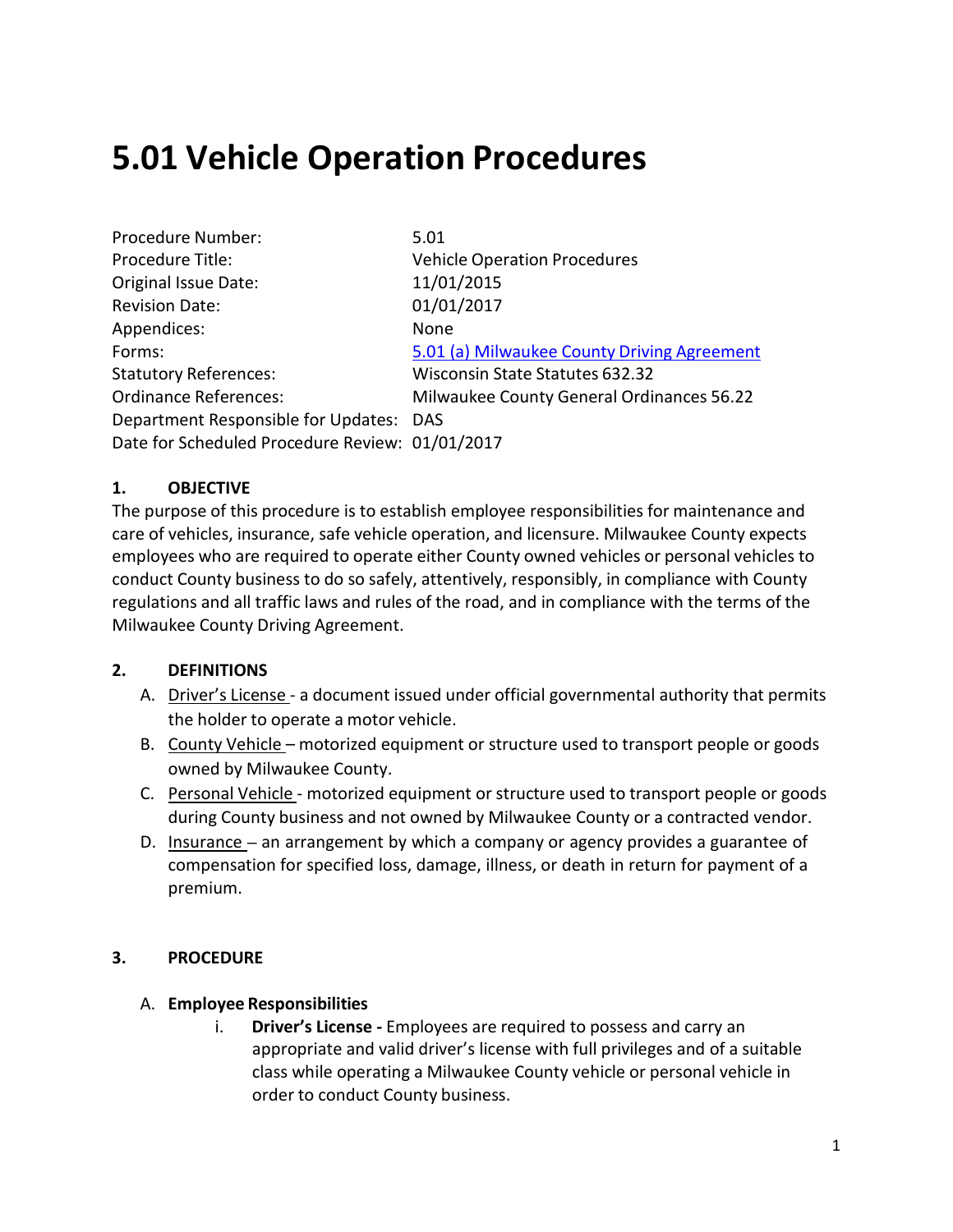- ii. **Milwaukee County Driver's Agreement** All employees shall review and sign the Driving Agreement before operating either a County or personal vehicle to conduct County business. An employee operating a County vehicle in order to conduct County business without a signed Driver's Agreement in place may be subject to discipline or termination. An employee operating a personal vehicle in order to conduct County business without a signed Driver's Agreement in place may be subject to discipline or termination and will not be eligible for mileage reimbursement.
- B. **County Vehicles -** Each employee driving a County vehicle shall adhere to the following:
	- i. **Pre-Trip Inspections –** The employee shall inspect the vehicle before each trip in accordance with established work procedures and vehicle type. Specialized or heavy machinery owned by Milwaukee County may have additional pre-use checks required prior to operation.
		- 1. If there is evidence of accident damage, the employee shall record it on the pre-trip inspection form if applicable and report it to his or her supervisor before leaving.
		- 2. If the vehicle is found to be unsafe, the employee shall report it to his or her supervisor and request another vehicle.
		- 3. Vehicles having steering, braking, or any other serious defects shall not be driven. They shall be towed to the garage and repaired before being returned to service.
	- ii. **Defects During Trips -** Any defects noted during the trip shall be reported by the employee to his or her supervisor promptly upon finishing the trip.
- C. **Personal Vehicles** Each employee driving a personal vehicle to conduct County business shall adhere to the following:
	- i. **Condition -** Employees shall ensure that personal vehicles used to conduct County business shall be in safe working condition.
	- ii. **Insurance –** The following applies to personal vehicles used by employees to conduct County business:
		- 1. Employees who use personal vehicles to conduct County business shall confirm that their personal automobile insurance policy provides coverage for this use.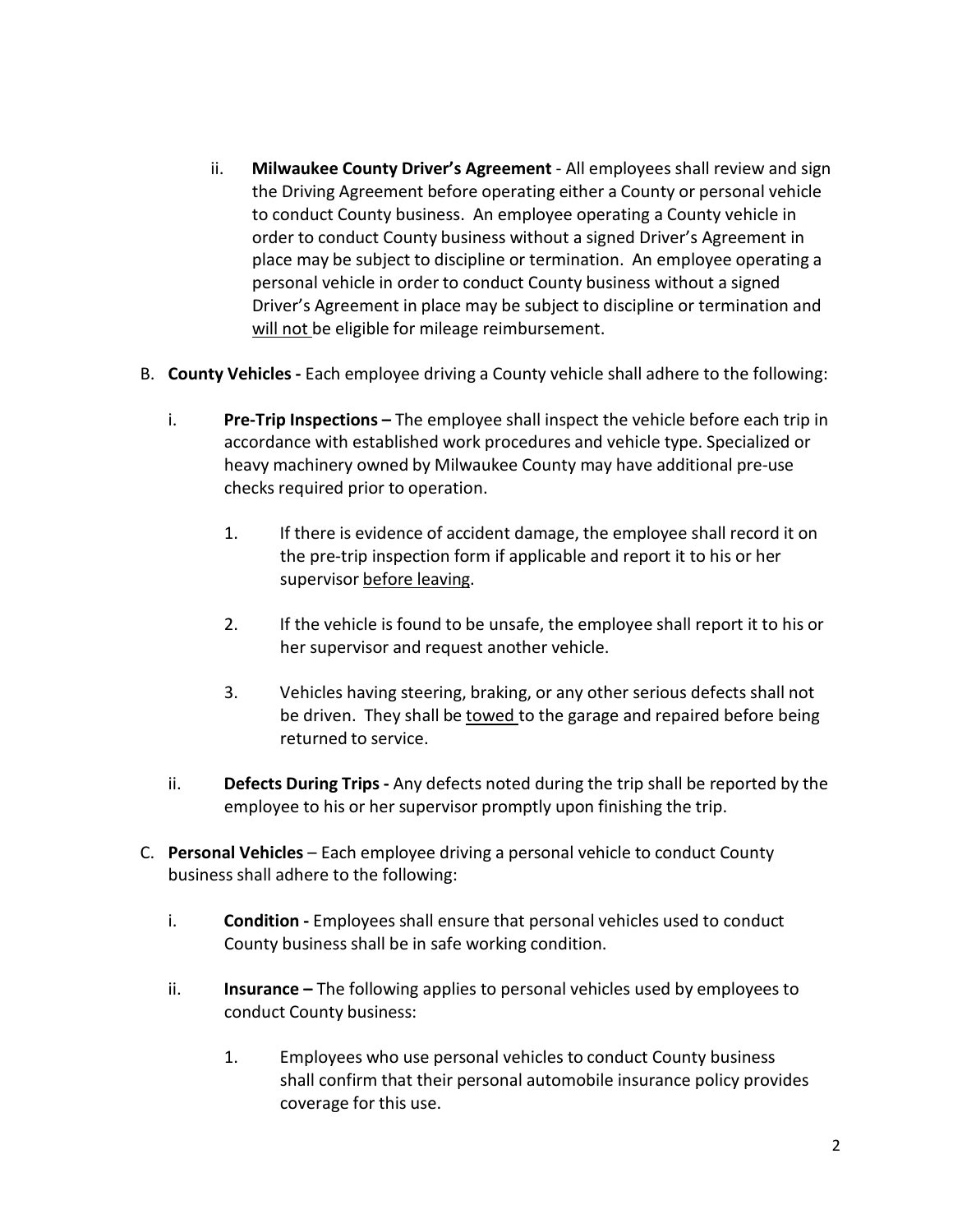- 2. Employees should be aware that pursuant to State laws, their personal automobile liability insurance policies may be primary to any County coverage in the event of an accident.
- 3. The County's liability insurance program may provide for excess liability coverage for accidents that occur in the course and scope of an employee's work duties, but the County's program does not cover physical damage to an employee's personal vehicle used in order to conduct County business.
- 4. Each employee who uses a personal vehicle in order to conduct County business must have proof of insurance meeting Wisconsin state law requirements as defined in Wisconsin State Statutes 632.32. Copies of insurance certificates must be supplied to Risk Management upon request.
- D. **Vehicle Operation** Employees conducting County business must operate vehicles in a safe and courteous manner that reflects favorably on Milwaukee County. Employees must obey all state and local traffic laws. Employees must abide by all operating procedures stated in this work rule. Employees must use a vehicle or piece of equipment only for its intended purposes within the operating limitations established by the manufacturer. Employees operating a County vehicle or operating a personal vehicle in order to conduct County business shall follow these operating rules:
	- i. **Equipment Removal-** Removal of any equipment from a County vehicle without written permission from the Director of Fleet Management is prohibited.
	- ii. **Equipment Modification-** Modification of any County vehicle or of any equipment in a County vehicle without the written permission of the Director of Fleet Management is prohibited.
	- iii. **Controlled Substances-** Operating a vehicle while under the influence of alcoholic beverages, non-prescription narcotics as identified by state and federal laws, or prescribed medication which adversely affects the operator's ability to operate a vehicle safely is prohibited.
	- iv. **Transporting Controlled Substances, Firearms, etc-** No alcoholic beverage (whether opened or unopened), narcotics, firearms, or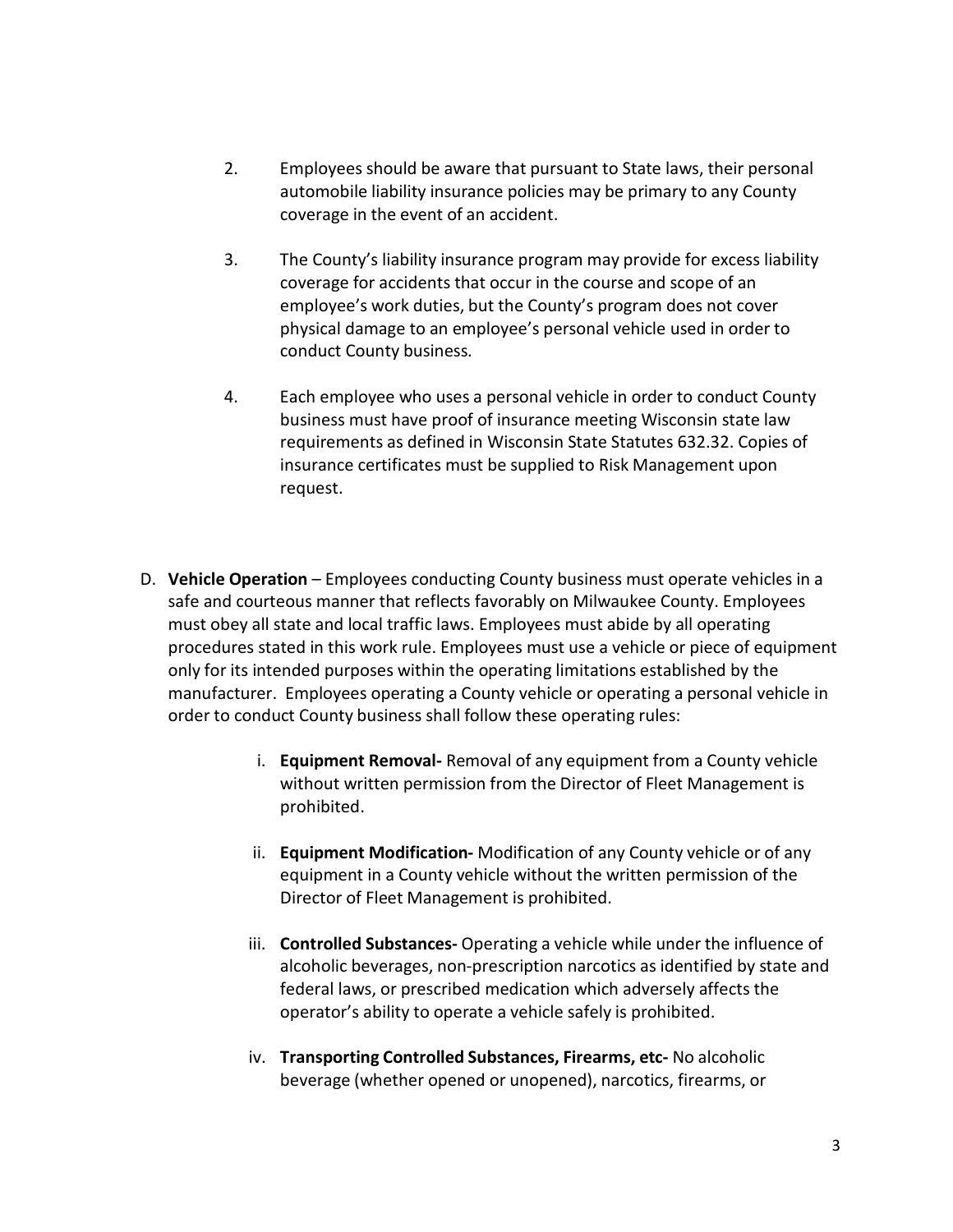explosive material may be transported in a County vehicle unless designated as part of the driver's job responsibility.

- v. **Stopping at Taverns, Stores-** County vehicles shall not be parked in front of or in parking areas associated with taverns or liquor stores unless the employee is on official County business. Restaurants serving liquor are not included in this prohibition. Stopping at convenience stores, food establishments, and restrooms must be in concert with official duties requiring travel in a Milwaukee County vehicle, and along the normal route of travel for work activities or in close proximity of the work location when working away from your base location.
- vi. **Seatbelts –** Employees must wear seat belts at all times while driving or riding as passengers while conducting County business. Passengers are not permitted to ride in the cargo beds of trucks or in any area not equipped with seat belts.
- vii. **Personal Use-** Employees may operate a County vehicle for official County business only. Personal use other than as authorized in Milwaukee County General Ordinances 56.22 is strictly prohibited.
- viii. **Smoking in Milwaukee County Vehicles** Smoking in Milwaukee County vehicles is prohibited.
- ix. **Security and Theft –**Employees who operate or finish operating a County vehicle are responsible for the security of the vehicle. Close windows and lock all doors when the vehicle will be out of sight. Remove keys from the vehicle anytime the vehicle is unattended. When possible, secure all loose Milwaukee County equipment and property in the car trunk or locked tool chests. Report theft of vehicle or contents to the Sheriff's Department or local police and your supervisor immediately. Your supervisor is responsible for immediately notifying Risk Management along with providing a copy of the police report. Report theft or loss of vehicle keys or license plates to Fleet Management.
- x. **Traffic Citations-** Employees operating either a County vehicle or a personal vehicle in order to conduct County business are personally responsible for all traffic citations issued to them by a law enforcement agency. Milwaukee County will not reimburse the employee for the payment of traffic citations. Report all citations issued while driving a County vehicle to your supervisor immediately**.**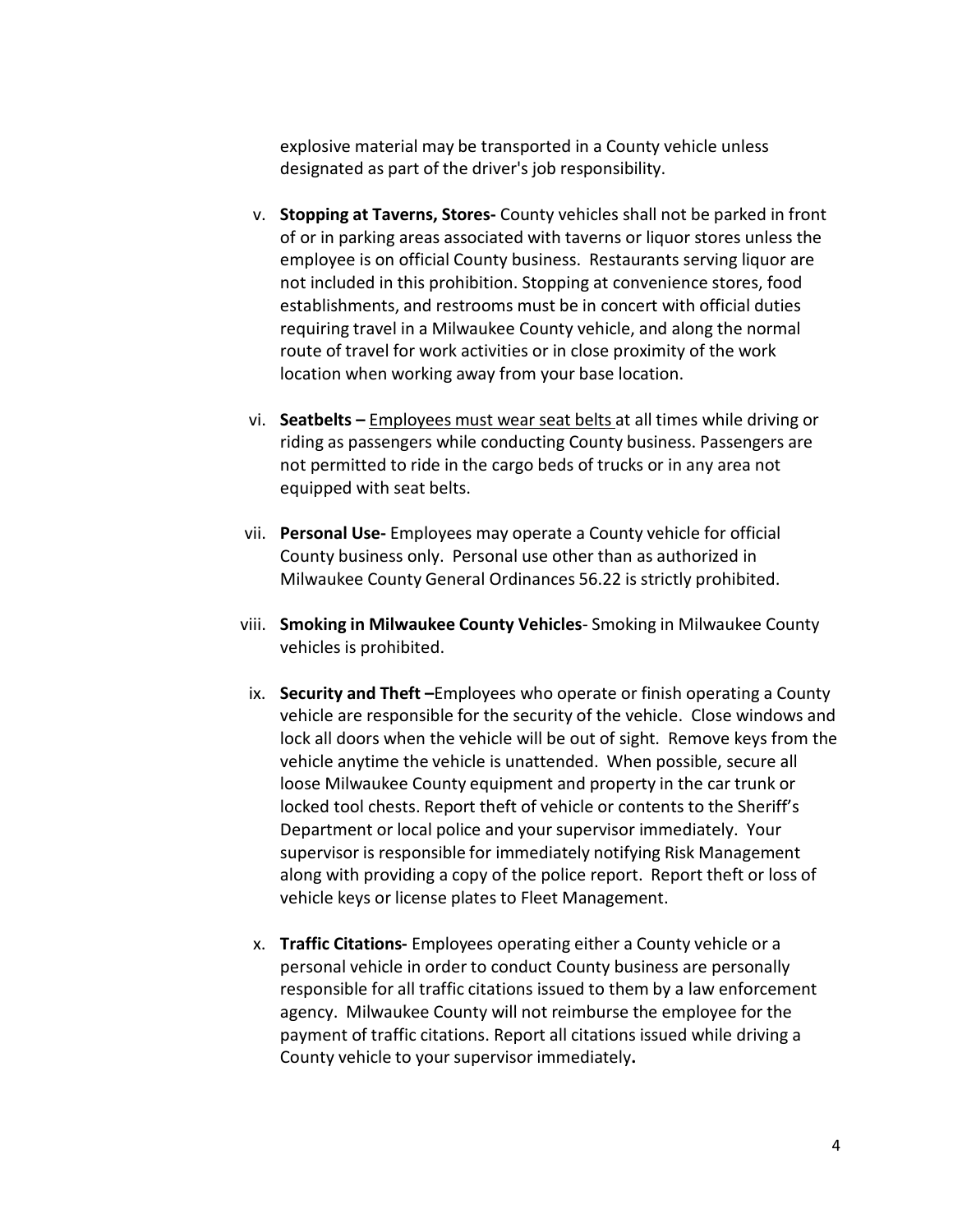- xi. **Cell Phone Use and Texting-** The use of handheld cellular devices is strictly prohibited while operating a vehicle in order to conduct County business, even if such use is permitted by law. All calls and message retrievals are required to be made after the vehicle is safely parked. No texting, instant messaging, emailing, or internet browsing is allowed while operating a motor vehicle. Use of cellular phones or texting while operating heavy machinery is strictly prohibited. Hands free cellular use, radio communications, and all other use of cellular devices should be conducted in accordance with your department work rules.
- xii. **Authorized Passengers-** Transport only those persons on official Milwaukee County related business or those persons receiving transportation as a prescribed service.
- xiii. **Preventive Maintenance Program** Employees operating County vehicles are responsible to turn in the vehicle to Fleet Maintenance at the scheduled time and date for preventive maintenance services. Contact Fleet Management for further details**.**
- xiv. **Cleanliness-** Keep County vehicles clean, neat, and presentable. Remove all papers and other trash from the vehicle after each period of use. For additional cleaning resources, contact Fleet Management.
- E. **Take-Home Vehicles** Vehicles owned by Milwaukee County may not be taken to an employee's residence unless approved by the County Board pursuant to Milwaukee County General Ordinances 56.22.
- F. **Accident Reporting Procedures -** Any accident involving a County owned, rented or leased vehicle, or personally owned vehicle used to conduct County business shall be reported as follows:
	- i. Summon medical care for any injured parties.
	- ii. Notify appropriate law enforcement authorities.
	- iii. Notify employee's immediate supervisor.
	- iv. The supervisor shall notify Fleet Management, and complete proper paperwork as defined and listed on the employee website.
	- v. The supervisor shall be responsible for initiating the departmental investigation of the accident and completing all required County reports.